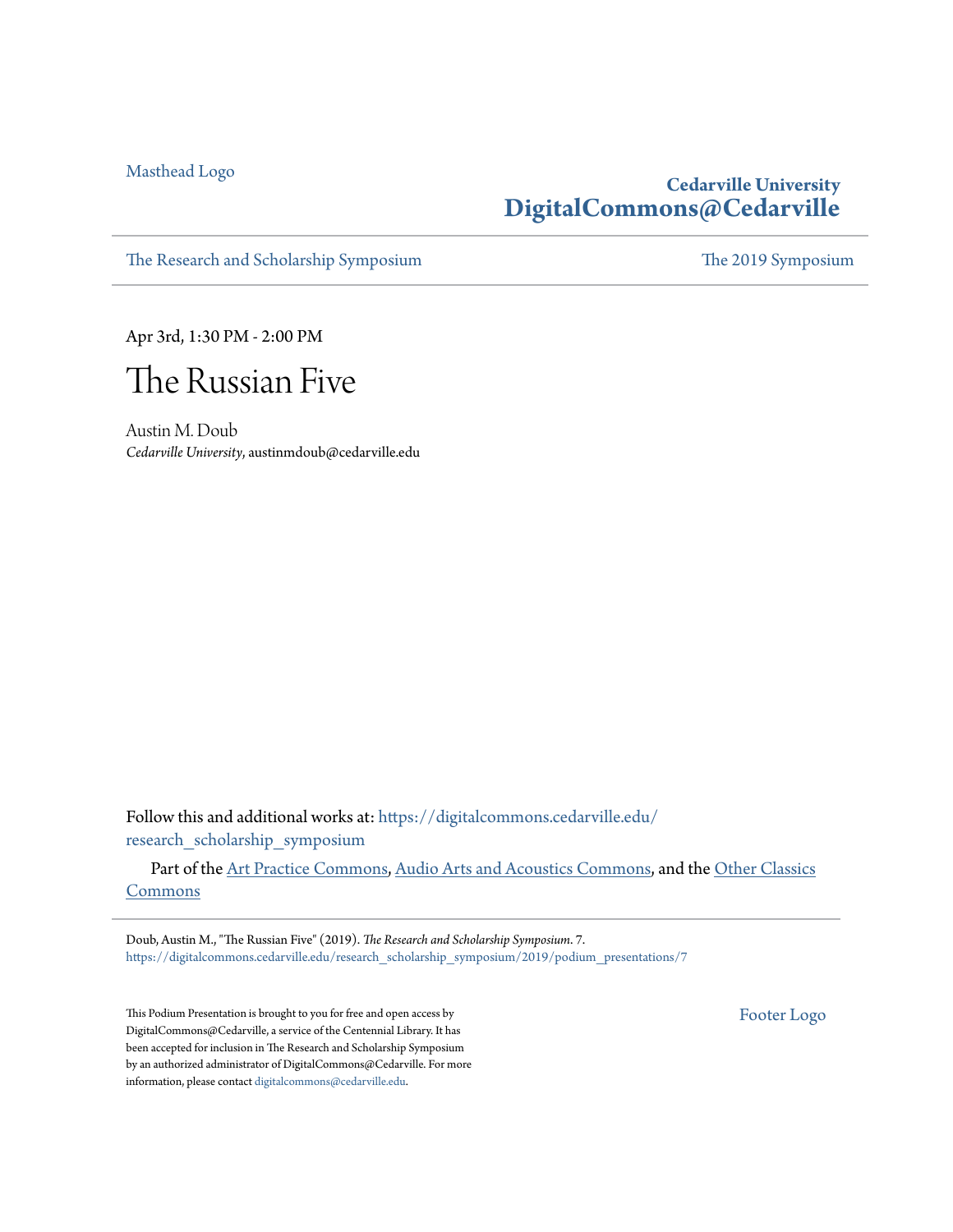Austin Doub December 11, 2018 Senior Seminar Dr. Yang

#### Abstract:

This paper will explore Russian culture beginning in the mid nineteenth-century as the leading group of composers and musicians known as the *Moguchaya Kuchka*, or The Russian Five, sought to influence Russian culture and develop a pure school of Russian music. Comprised of César Cui, Aleksandr Borodin, Mily Balakirev, Modest Mussorgsky, and Nikolay Rimksy-Korsakov, this group of inspired musicians, steeped in Russian society, worked to remove outside cultural influences and create a uniquely Russian sound in their compositions. As their nation became saturated with French and German cultures and other outside musical influences, these musicians composed with the intent of eradicating ideologies outside of Russia. In particular, German music, under the influence of Richard Wagner, Robert Schumann, and Johannes Brahms, reflected the pan-Western-European style and revolutionized the genre of opera. In particular, Wagner's operatic works *Tristan und Isolde* and the *Der Ring des Nibelungen* cycle both revolutionized opera as the composer experimented with chromaticism, tonality, and lyrics. Many of these changes found their way into the compositions of Russian composers.

In contrast to the members of the *Moguchaya Kuchka*, their academically trained contemporary Pyotr Tchaikovsky held a very different perspective about the purpose of music and embraced the Western musical elements. Despite their differing musical aesthetics and compositional styles, the *Moguchaya Kuchka* cultivated a distinct and rich Russian culture for the arts through the incorporation of classic folk elements and local village traditions. These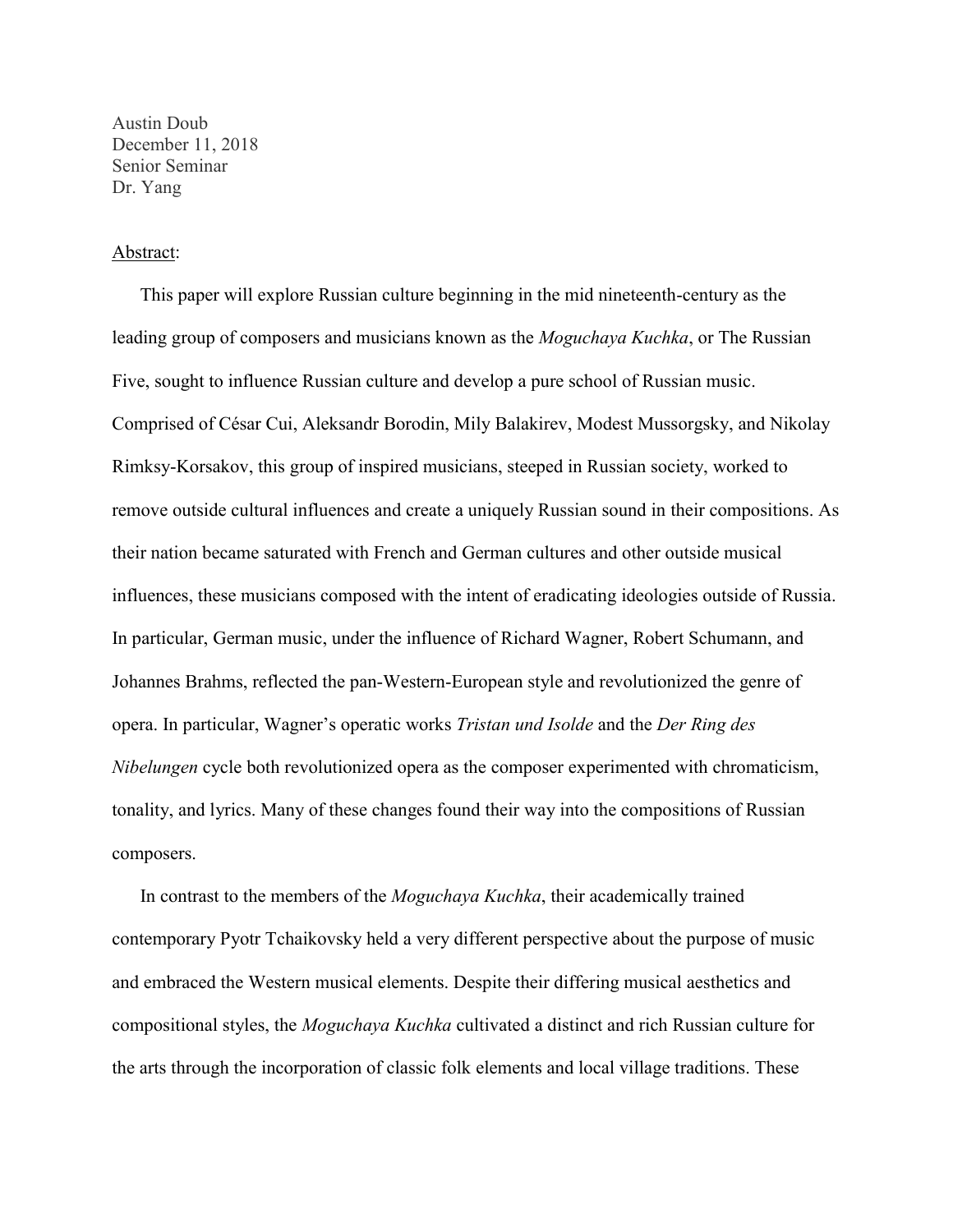composers utilized local elements of tonal mutability, heterophony, the whole tone scale, and raw intervals of fifths, fourths, and thirds to set themselves apart from Westernized musical harmony. The Russian's use of parallel fifths, fourths, and thirds directly contrasted the rules set by Western music and their frequent use of other compositional techniques furthered the divide between Russian music and the west. The musical compositions of the *Moguchaya Kuchka* directly opposed Westernization and strengthened official nationalism within the Russian Empire through the incorporation of traditional folklore, local village traditions, and the promotion of their Tsar as a supreme political leader. In particular, the works of Balakirev, Cui, and Mussorgsky all established cultural pride and contributed towards Russian nationalism. Through studying the works of three of these influential composers and the cultural context surrounding their lives, one can gain a better understanding of both the essence of Russian Official Nationalism in the nineteenth-century as well as an enriched understanding of the music that was prevalent in Russia and compositional techniques employed to achieve a unique sound. Understanding the Russian Landscape and Official Nationalism:

Rooted in a rich Eastern Slavic heritage, Russia stands as a country that has developed for centuries despite frequent political and social unrest. Throughout the eighteenth and early nineteenth centuries, Russia progressed rapidly economically, politically, and industrially. Saint Petersburg, founded by Peter the Great in 1703 on land taken from Sweden, was established a decade later as the capital of the Russian Empire and thus became the cultural epicenter for the developing nation. This monumental success would remain as Peter the Great's greatest legacy. Significant turmoil, however, shrouded that nation. Emerging out of medieval Muscovy into a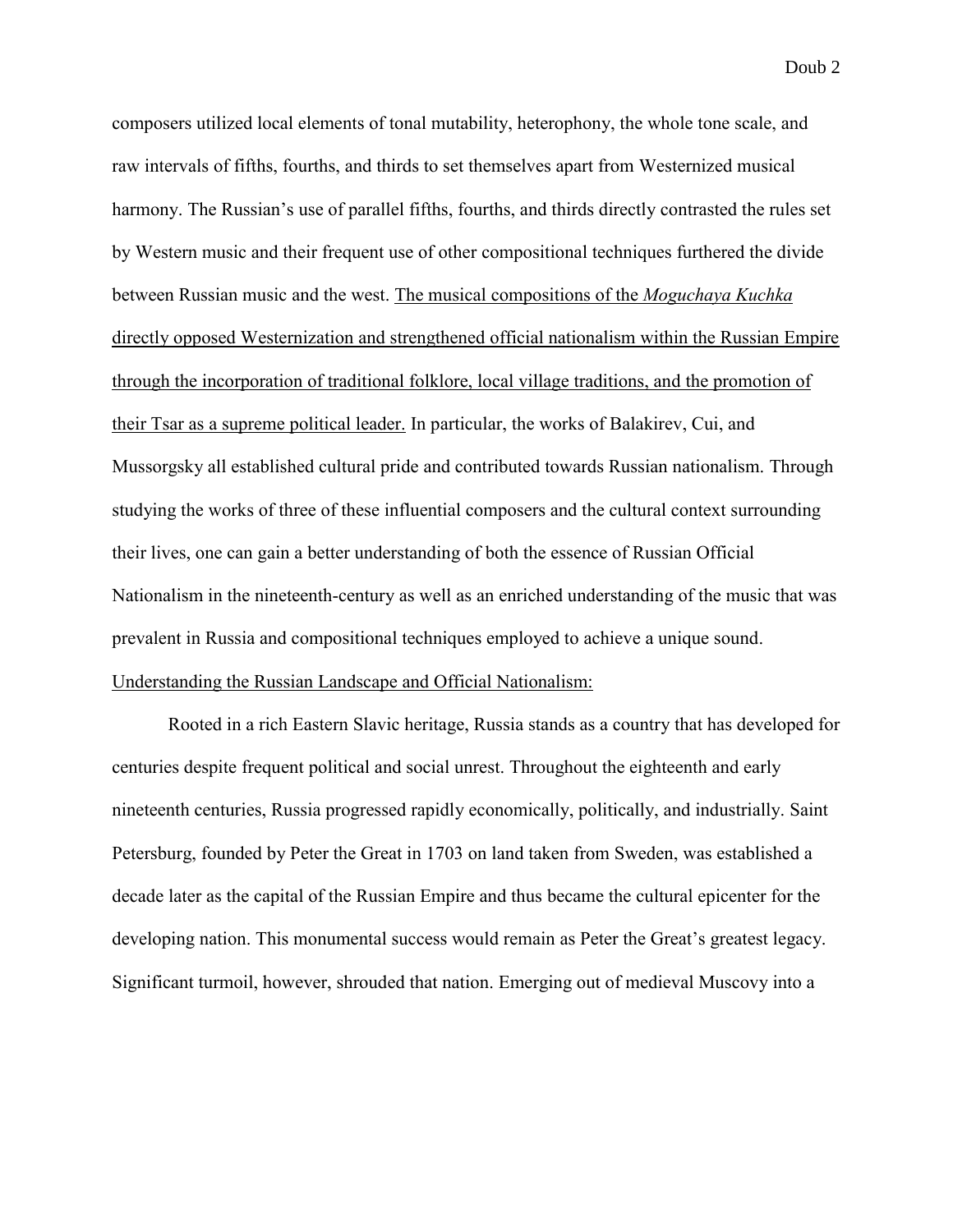thriving modern Russia thrived under the influential leadership of Peter the Great.<sup>1</sup> As Tsar, Peter the Great, a Westernizer striving for progress, served as a clever diplomat whose focus on modernizing Russia became supremely important as he sought territorial gains, military improvements, and a revamp of the outdated Russian government. In many ways, the leader borrowed ideas from Western culture, but his tyrannical leadership resulted in a general distaste for him amongst Russian citizens. Following Peter the Great's death in 1725, the Russo-Turkish War broke out against the Ottoman Empire followed by the infamous and costly Seven Years' War in 1757. The country's economic state relied on agricultural success as working class citizens became burdened with high taxes and heavy workloads. From this, the image of the common Russian man emerged. Weighed down by life, death, work, and persecution Russian citizens clung to traditions and national pride. The works of famous Russian author, Fyodor Dostoyevsky often depicted the plight of the commoner in Russia through detailed literary works discussing deeper ideas of existentialism and theology as they faced turmoil, poverty, and oppression.

In spite of its struggles, depressions, and long inter-ethnic tensions, a formidable and powerful nation developed, boasting a rich culture of artistic prowess. Music, literature, folklore, and nationalistic pride became central elements of the nation. Following the spark of imperial expansion under the reign of Tsar Peter the Great, Russia progressed, conquered, fought, and strove to compete as a major world power alongside European nations. This era of modernization and westernization advanced the military, government, economy, and artistic culture leading into the mid eighteen-hundreds. By the 1850s, however, despite modernizations and the growth of

<sup>&</sup>lt;sup>1</sup> Benedict Sumner, *Peter the Great and the Emergence of Russia* (London: English University Press Ltd, 1950), 2.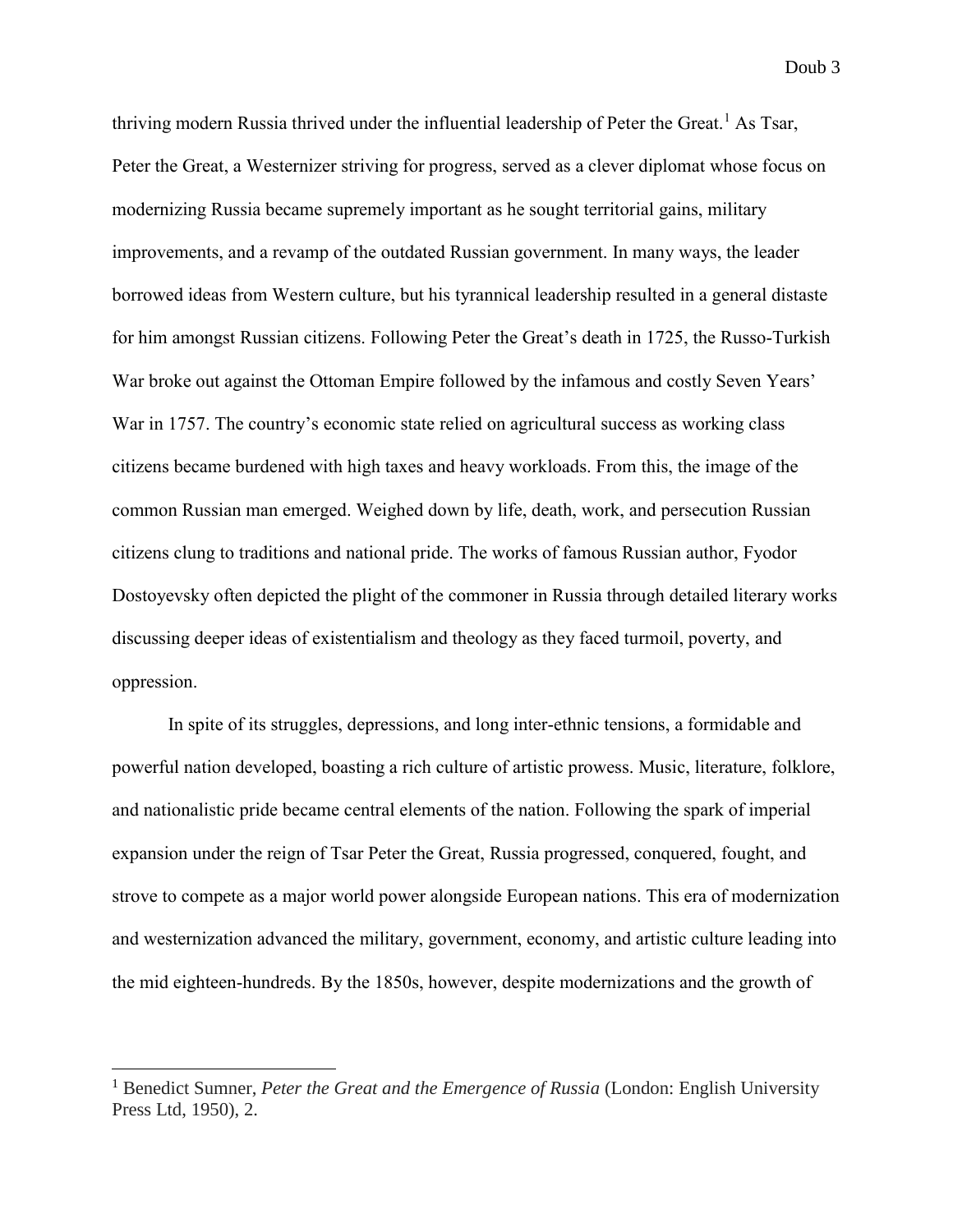Russian cities, the vast majority of the Russian nation still lived in rural villages. Spurred on by their rich heritage and their nationalistic pride, a band of innovative composers arose who sought to capture elements of rural Russian life, build national pride, and prevent western ideals from seeping into their culture. Exactly 100 years after the death of Peter the Great, under the reign of Tsar Nicholas I, which lasted from 1825 until 1855, a movement known as Official Nationalism took shape which emphasized orthodoxy, autocracy, and nationalism.

Ernest Gellner, in his instructive work *Theory and Society*, provides a simple and effective definition for nationalism in a broad sense when he says, "Nationalism is essentially the transfer of the focus of man's identity to a culture which is mediated by literacy and an extensive, formal education system."<sup>2</sup> While embodying key elements of nationalism including national pride, patriotism, and devotion, Official Nationalism stood as a complex cultural identity for Russia. This unique breed of nationalism arose in part due to the heavy reliance upon the Russian Orthodox Church as the primary source of education and religious beliefs. All forms of nationalism rely upon the common and relatable traits of blood, cultural cohesiveness, and soil, a common land. In Russian at this time, the citizens and working class pooled together and supported their common beliefs and shared in the collaborative struggle of daily lives of strive and drudgery. Meanwhile, the citizens of Russia reinforced nationalism as its landscape grew, cities arose, and ingenuity blossomed. This, due in part to Westernizers bringing cultural elements and progress to Russia, led to a divide as influencers worked without a collective goal in mind. Despite the benefits of Westernization within culture as the country expanded and progressed, a certain school of thought arose as some intellectuals, caught up in the national phenomenon, believed Western ideas would taint the purity of Russian culture. Visual artists

<sup>2</sup> Ernest Gellner, "Nationalism," *Theory and Society* 10, no. 6 (1981), 757.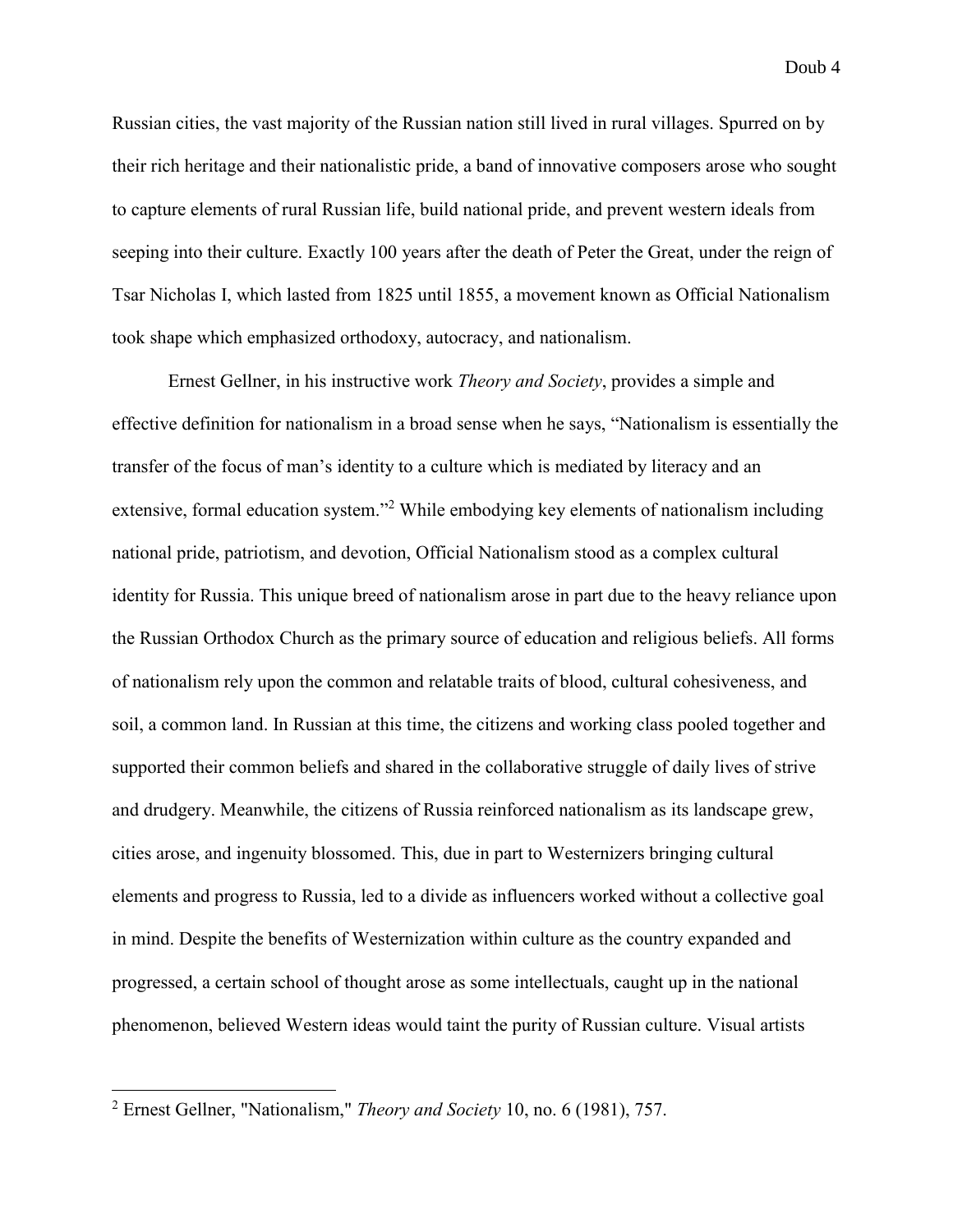including Viktor Vasnetsov, Ilya Repin, and Ivan Bilibin all worked toward the promotion of Russian culture alongside their literary counterparts Nikolay Nekrasov and Aleksey Tolstoy. Musically, the members of the *Moguchaya Kuchka* stood as promoters of a distinct Russian sound, free of outside influence, in their nation.

Independently, a number of musicians arose within the nation and began fighting for the preservation of purity within their culture. Five of the most influential and prolific composers with this stance were Miliy Balakirev, Alexander Borodin, César Cui, Modest Mussorgsky, and Nicholai Rimsky-Korsakov. Each of these individuals, whether through their performances, compositions, writings, critiques, or education combatted Westernization of the artistic landscape within Russia. While successful independently, the group became known as The Mighty Five, or *Kuchka*, as they all worked to fight westernization under the leadership of Tsars Nicholas I and Alexander II. While unrecognized on the political level, the nationalist ideals were reflected by each composer through distinct styles as they worked to represent the working class, the struggle of daily life, folk traditions, and patriotism. Among the work of these composers, opera, originally an Italian genre, served as the primary compositional method utilized in conveying official nationalism and in rallying the patriotism for the history of the Tsars. Due to its powerful combination of lyrics, music, costume, and scenery, composers could tell detailed stories through these musical dramas and interweave political elements and support throughout the performances. Each composer in the group endeavored to establish nationalism despite their differing compositional styles and use of a variety genres. In order to better grasp the impact the *Moguchaya Kuchka* had on Russian life and official nationalism, it is important to study each composer and inspect their compositions for strains of Russian culture.

Balakirev: Contemporaries, Education, and the Russian Folk Idiom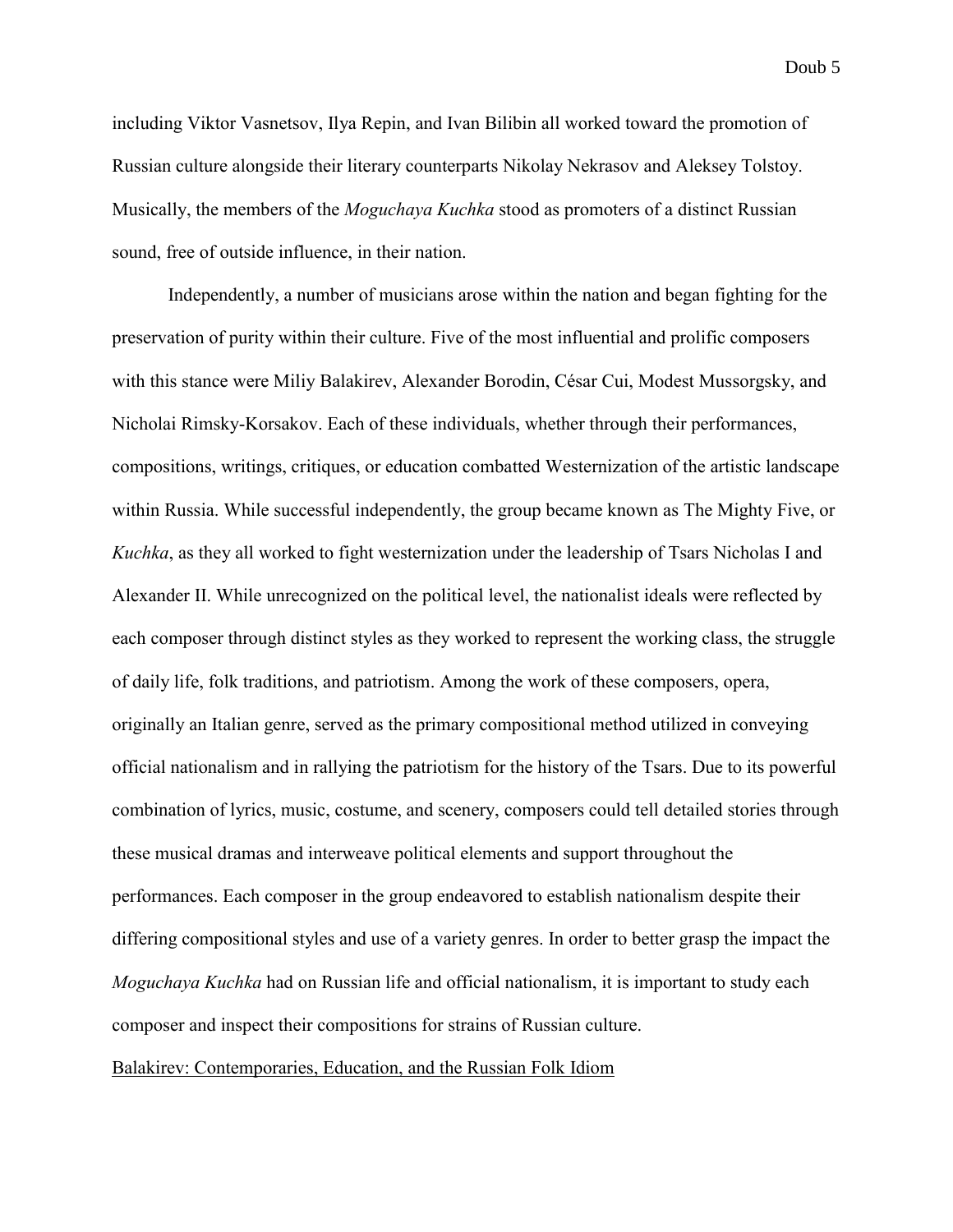A foundational member of the composition group, Mily Balakirev's immense cultural impact can be seen through his influence on his musical contemporaries, his educational efforts, and his incorporation and utilization of the Russian folk idiom. As a leader and mentor within the *Moguchaya Kuchka*, Balakirev offered counsel and compositional advice to his counterparts while actively promoting nationalism within his country through outside avenues. "Balakirev could not be satisfied with only creative work, which even then did not flow from him in a strong uninterrupted stream. He longed for action and to influence others… he needed followers and disciples."<sup>3</sup> He achieved this discipleship role by taking Mussorgsky as a personal student prior to the official establishment of the *Moguchaya Kuchka* as a group. Outside of the Five, however, the composer also regularly corresponded with and influenced Pyotr Tchaikovsky, who stood as an outsider to the closed group.

Among Russian thinkers, writers, scholars, and musicians some stood by the Westernizers and believed that certain outside elements could, when blended with preexisting Russian culture, result in positive and beneficial changes. Pyotr llyich Tchaikovsky, one such musical figure who followed this train of thought, did not oppose the use of Western musical ideas within his musical compositions and performances. Tchaikovsky received much criticism from the purely Russian school for many of his compositional endeavors; however, this did not prevent Balakirev from collaborating and corresponding with the outsider. "The greatest service Balakirev rendered Tchaikovsky was to foster his growth to the full musical individuality achieved in *Romeo and Juliet*."<sup>4</sup> Balakirev served as a pivotal member of the *Moguchaya Kuchka* as he sought to disciple his contemporaries rather than merely critique or combat their compositional styles. Despite their

<sup>3</sup> M. O. Zetlin and Olga Oushakoff, "Balakirev," *The Russian Review* 4, no. 1 (1944), 75.

<sup>4</sup> David Brown, "Balakirev, Tchaikovsky and Nationalism*," Music & Letters* 42, no. 3 (1961): 233.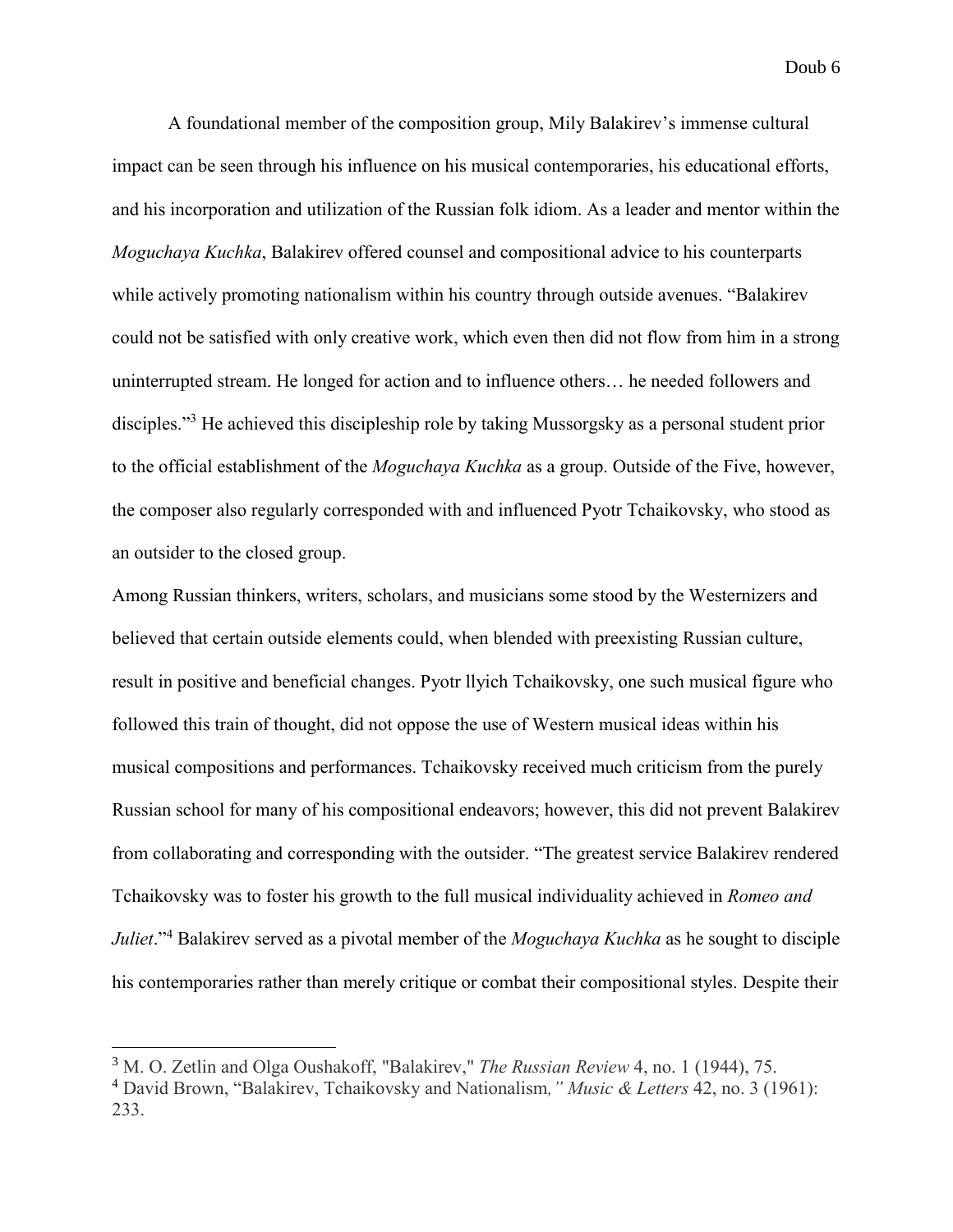differing views regarding cultural influence on Russian music, Balakirev fostered Tchaikovsky's "expressive growth" giving him "the confidence to venture on an original, personal path of musical development."<sup>5</sup> While Balakirev often struggled to be an effective teacher, his association, connections, and compositional prowess not only affected the fellow members of the *Moguchaya Kuchka*, but also their outlying contemporary, Tchaikovsky. As a result, Tchaikovsky reconciled both the stricter nationalist teachings of Balakirev and his own cultivated musical style as he frequently composed dark, somber works exemplifying Russian culture, futility, and melancholy.

Despite lacking educational prowess, Balakirev held strong opinions on musical education and, in particular, on maintaining a pure school of Russian music. Fighting tirelessly to oppose German influences in art and culture by denouncing his colleagues Anton Rubinstein, Grand Duke Mikhail Pavlovich, and other Mendelssohnian-styled composers, Balakirev and his cohorts established The Free School of Music. He served as conductor, coordinator, and director of this small program which offered instruction in topics including improvisation, concertizing, and piano. While Russia in the eighteen-hundreds was attempting to refine its culture, and cultivate a sense of national pride, German composers simultaneously led the growing movement of German National Opera in Berlin as artists such as Richard Wagner revolutionized their own culture. Balakirev feared German influence in Russian culture and worked with the Russian Musical Society (RMS) to oppose any outside influences in order to properly preserve a pure Russian sound consisting of folk influenced compositional techniques.

Founded in 1859 with the help of the famous pianist and composer Anton Rubinstein in the growing city of Saint Petersburg, the RMS served as a cultural society dedicated to the

5 Ibid.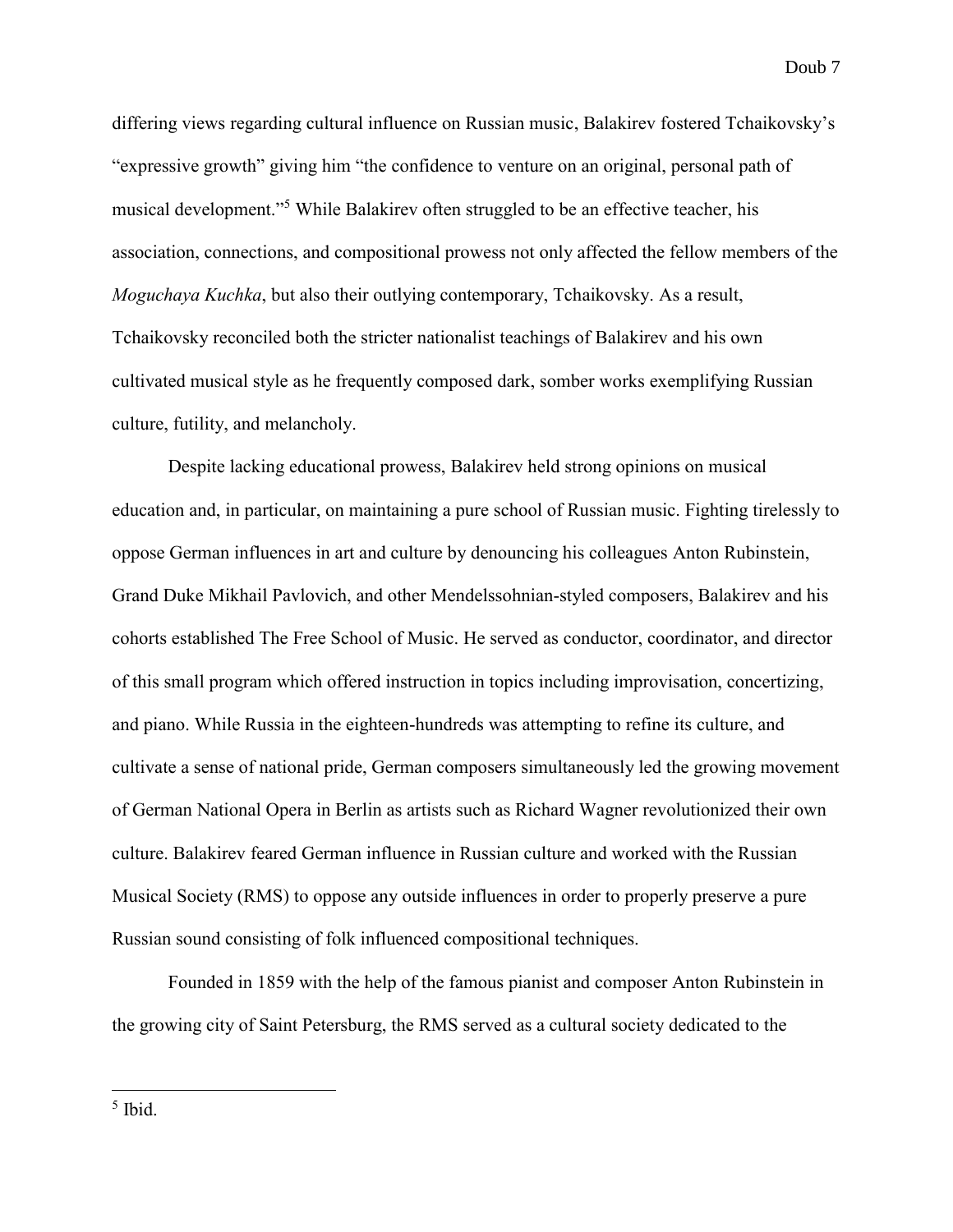preservation of Russian musical ideas and the fostering of young musical talent under the leadership of informed instructors. The composer was pivotal in maintaining a rigid musical education for younger Russian musicians. Balakirev's cultural appreciation and outside perspective was largely negative as he "equally disliked the Germans, the Jews, and the Poles."<sup>6</sup> The Free School program attempted to rid Russian music of outside influence by influencing a small part of the population with a hands-on educational system for young musicians. Having grown up in a poor clerk's family and studied under his mother, Balakirev embodied the struggle of the working class Russian people. The idealized gritty Russian life, wrought with struggle, hardship, and turmoil, was all too familiar to the artist. With a limited education, Balakirev lacked traditional counterpoint and harmonic training resulting in a looser approach to composition than many conservatory trained musicians of his time. Despite this, the young musician excelled at the piano and boasted impressive improvisational abilities which drove his free compositional process. Underprivileged and lacking a traditional education, Balakirev met Mikhail Glinka, the first widely recognized Russian composer, and Vladimir Stasov, an influential critic, as an adolescent and began to form his outlook on Russian culture and his distaste for outside influences. "He was a romantic reactionary, a misanthrope, and an individualist. He too, however, under the influence of Stasov and the entire spiritual atmosphere of the times, absorbed many ideas, emotions, and prejudices of the intelligentsia."<sup>7</sup>

Musically, Balakirev returned to his roots and cultural upbringing with his creation of the 1866 *Collection of Russian Folksongs*. While perhaps less explicitly patriotic than the larger works of Mussorgsky, Glinka, and Borodin, including *Boris Godunov*, *Life for the Tsar*, and

<sup>&</sup>lt;sup>6</sup> Zetlin and Oushakoff, 71.

<sup>7</sup> Ibid.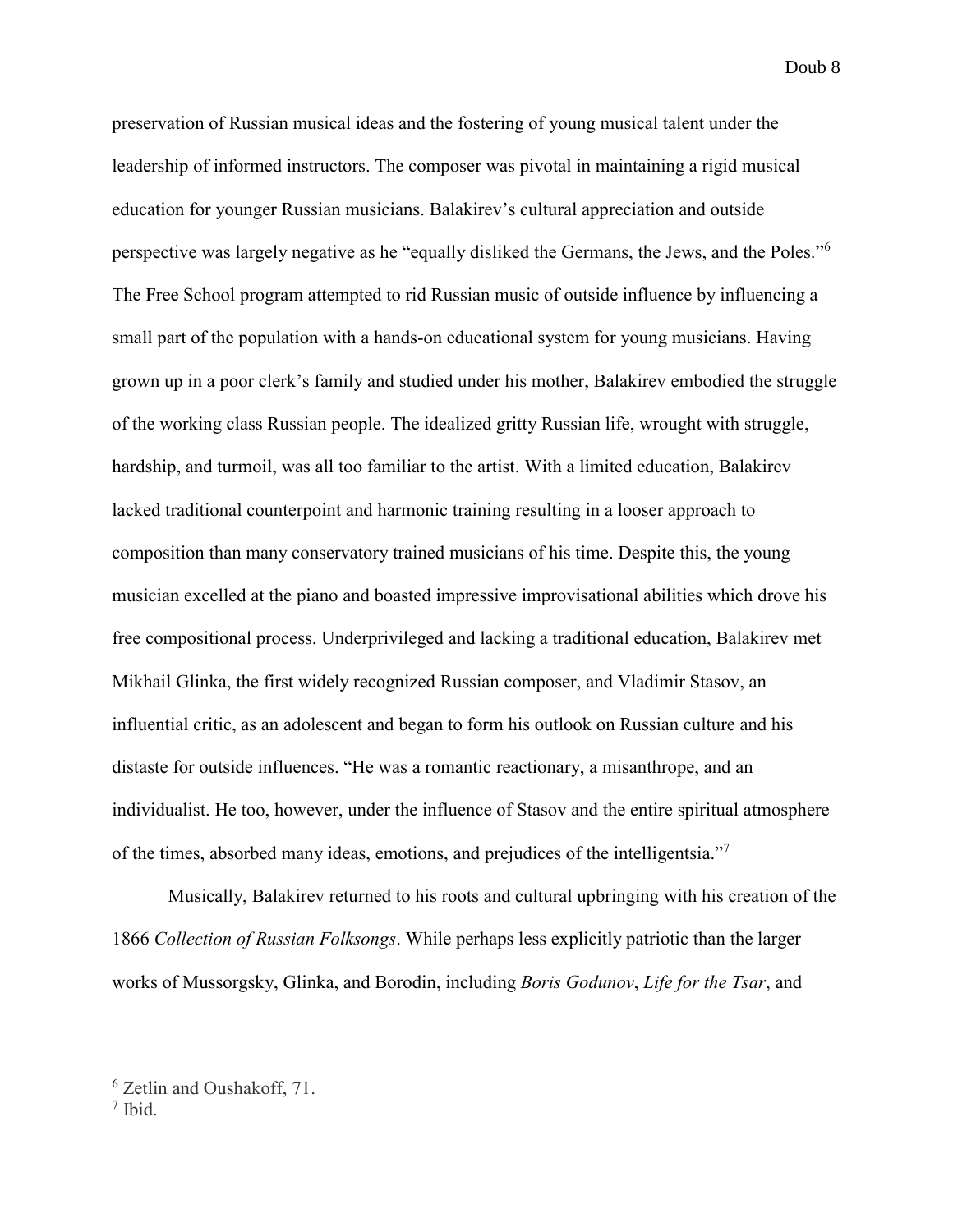*Prince Igor*, this collection served as a relatable set of pieces for the common man which cultivated cultural pride and expressed the struggle within the working-class. A relatively new influence on music, folksong anthologies became prominent in the seventeen-hundreds and were a prevalent part of culture by Balakirev's lifetime. "The interest in folksong was widespread. The leading writers and poets turned to it as the most important source of Russian poetry and literary language."<sup>8</sup>

Russian folk tunes, embodying many characteristics of life and culture, peaked in importance and popularity in the 1870s as composers turned to the poetic volumes as influence for their compositions. Trutovsky Lineff and other contemporary artists composed musical poetry with harmonized folk melodies in an attempt to connect with the majority of Russian citizens. Balakirev's *Collection of Russian Folksongs* consisted of forty works for piano and voice. Additionally, the composer's *30 Songs of the Russian People* composed between 1898 and 1900, stood as a collection of accessible folk song harmonizations addressing various aspects of Russian legend and lore. Playing off the rise of poetic and folk popularity, Balakirev effectively composed within the folk idiom and thus related to similar works of the time period. Despite his limited and unstructured musical education, Balakirev sought to fight German influence within the RMS and established The Free School to combat outside ideology in the arts.

### Cui: Music Critic and Russian Cultural Activist

 $\overline{a}$ 

Within the collective, perhaps the least remembered or praised member is César Antonovich Cui. Unlike his companions who championed immense works of Russian grandeur or provided compositional aid and inspiration, Cui contributed to his cause largely through

<sup>8</sup> Gerald Seaman, "Russian Folksong in the Eighteenth Century," *Music & Letters* 40, no. 3 (1959), 254.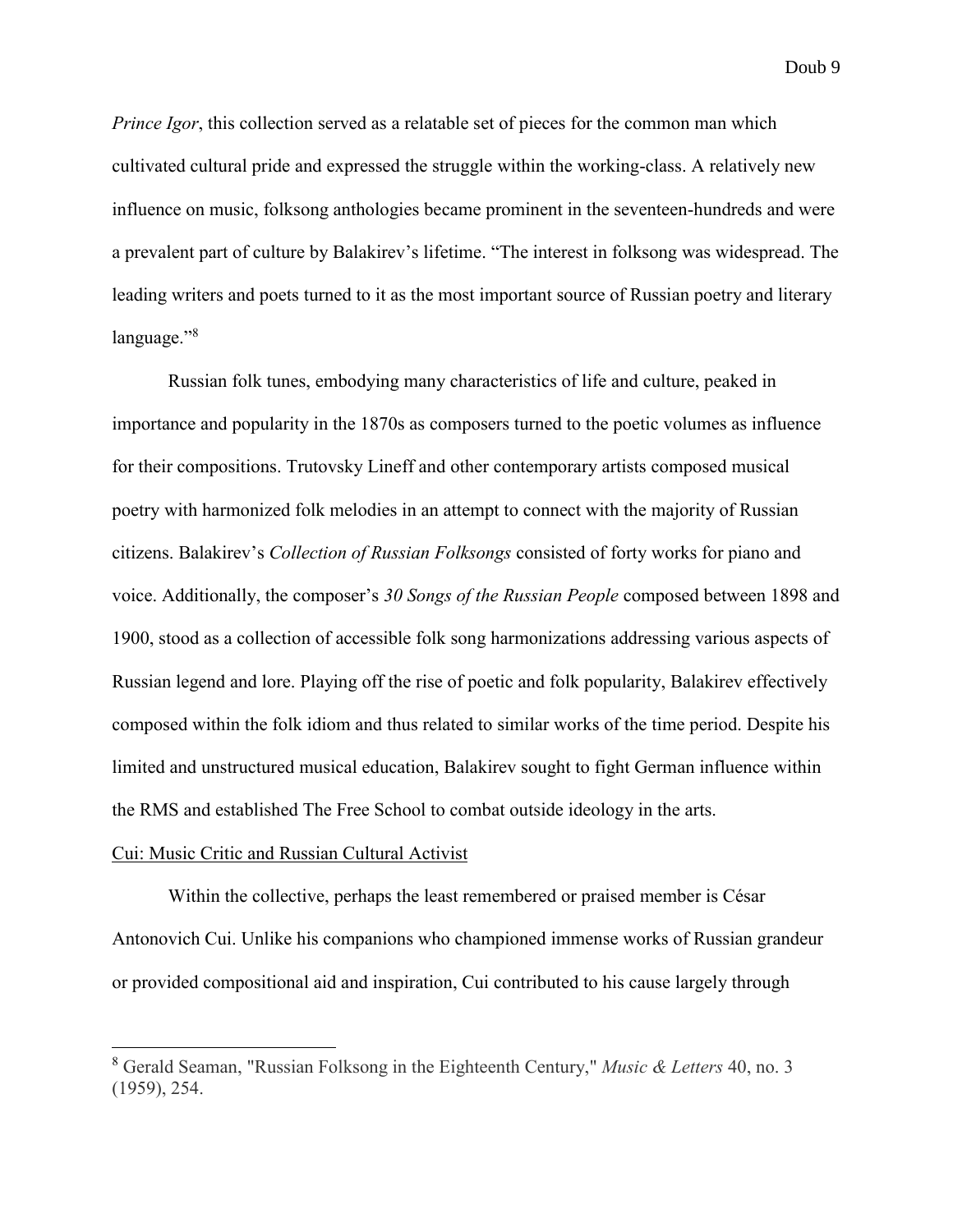literary efforts. An impactful music critic and Russian propagandist in Belgium and France, Cui actually lacked Russian heritage. The son of a captured French officer, forced into Napoleons regime, Cui embraced his Russian home throughout his life and identified completely with Russian culture, but also regularly drew from French authors including Victor Hugo, Jean Richepin, and Alexandre Dumas. Despite his lineage, Cui's efforts in journalism and composition undoubtedly aided Russian nationalist efforts. Serving as a critic for the *St. Peterburgskive vedomosti,* the first Russian printed newspaper established in 1702, from 1864 until 1877, the composer and writer wrote in full support of the Russian government, promoted government agendas, and tore down compositions which utilized westernized compositional influence. As a professional, Cui taught as a professor at the Academy of Military Engineering, and as a civic, he composed music and wrote prolifically. As a disciple of Balakirev, Cui worked tirelessly to promote "the ideals and aesthetics"<sup>9</sup> of the *Moguchaya Kuchka* and tear down any opposition to the group including Western ideas that began creeping into musical compositions within the country. In particular, Cui targeted the compositions of Tchaikovsky, a cultural outsider, with particularly "rough critical treatment."<sup>10</sup>

Interestingly, within his volume of ten operas, few focus on Russian themes. *A Prisoner in the Caucasus*, Cui's first operatic composition served as his most "Russian" composition. Based on Alexander Pushkin's poem, *The Prisoner of the Caucasus*, the opera was composed and revised in three versions due in part to its poor orchestration and inadequate length. Originally, the composition stood as a two-act work before Mily Balakirev orchestrated an overture and Cui revised the production to consist of three acts. Despite this somewhat messy compositional

<sup>9</sup> Ates Orga, "César Cui: 25 Preludes for Piano, Op. 64," *Naxos About this Recording.* 

<sup>10</sup> Brown. *Balakirev, Tchaikovsky and Nationalism,* 227.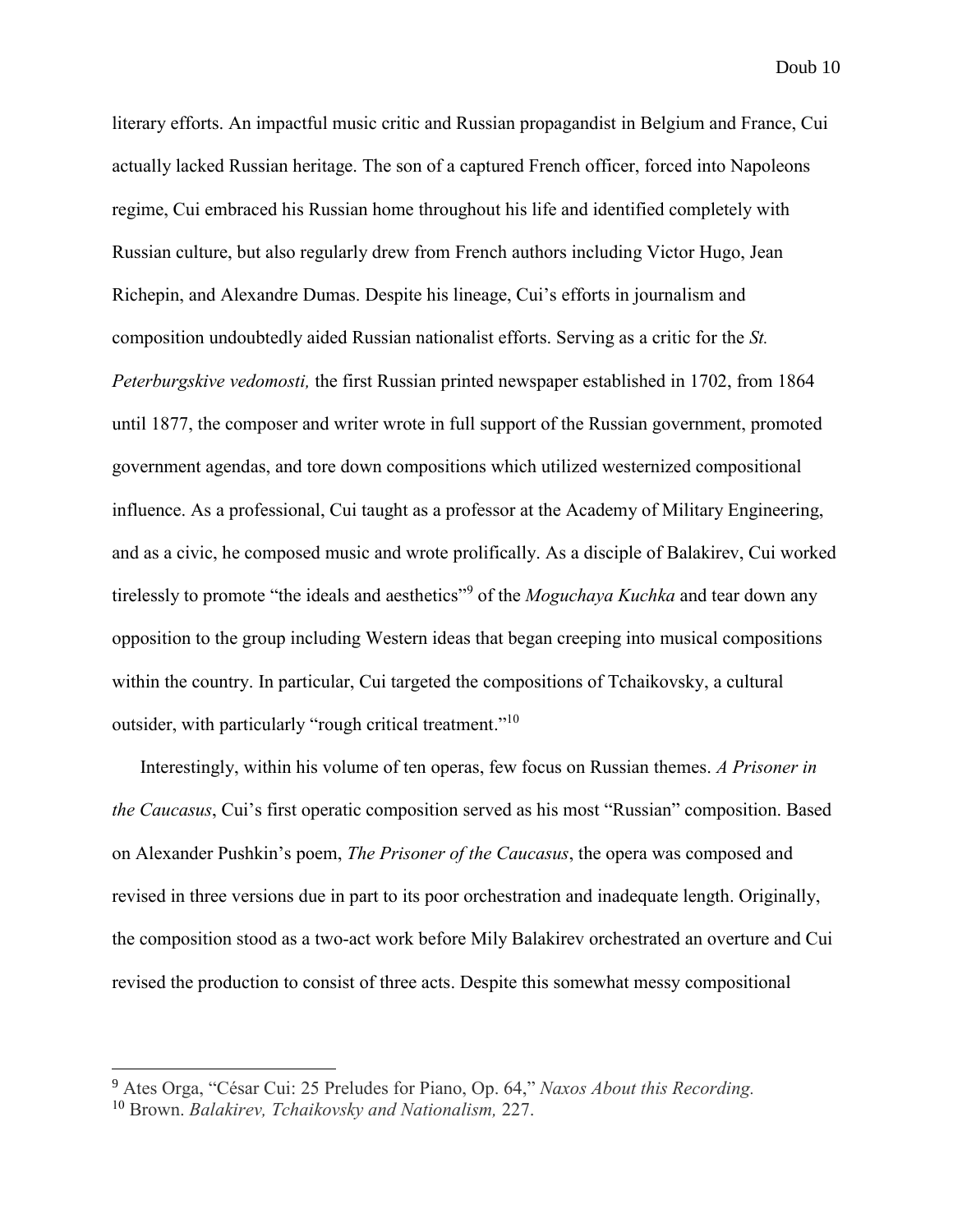process, this operatic work stands as Cui's most important and substantial musical accomplishment. The opera promoted Russian ideals across the nation as it was performed in Saint Petersburg as well as smaller venues nationwide. The work was inspired by Pushkin's narrative poem about a Byronic Russian officer and his inner conflict with his elitist lifestyle and his longing to escape to Caucasia for serenity and freedom. Not only was Pushkin's poem a tremendous success and a favorite among the Russian population, the narrative paired well with the expressive and impactful genre of opera resulting in a powerful conveyance of Russian life and struggle. In addition to Cui's large scale works, perhaps his greatest compositions arose as short works for the piano. His piano miniatures "look back nostalgically to the past, intimate rather than public."<sup>11</sup> While not large scale, these shorter works reflected upon elements of common Russian life with a certain, unmatchable fondness. Without boasting virtuosity or grandeur, these miniatures, in their simplicity, effectively communicate the composer's pride for his nation and his longing to maintain its pure cultural identity. While brief, these works each embody folk influences reflect the simplicity of the Russian working class. These works seem counter intuitive for a man set on promoting his culture, but they each express a particular earnest and honest nature unlike many of his other compositions despite their lack of cultural influence. In his Op. 105 *Miniatures*, for example, the composer provides twenty brief works which are learnable by even an amateur and prove to be effective pedagogical pieces. One particular uncategorized four-hand keyboard composition discovered was dedicated to his grandson, reinforcing the nostalgic nature of his writings. Despite his father's heritage, Cui, steeped in Russian culture, worked consistently to promote Russian culture. In particular, Cui's literary presence stood as his most impactful method of cultural promotion, development of

<sup>11</sup> Orga, *Naxos About this Recording.*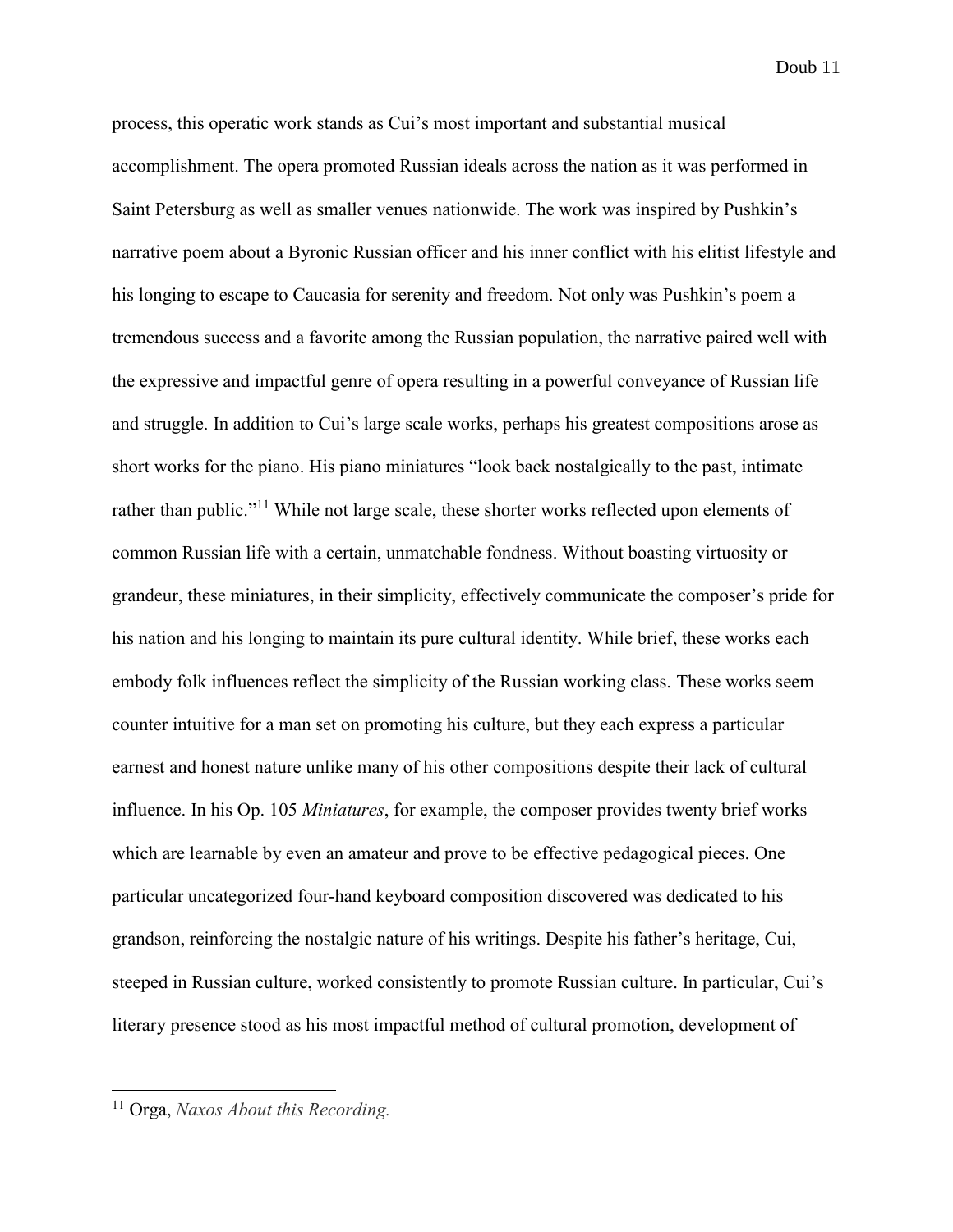Official Nationalism, and the cleansing of Westernized musical technique during his time in the *Moguchaya Kuchka.* 

### Mussorgsky: Capturing Common Russia

Modest Mussorgsky, born in 1839, embodied the concept of struggle. Despite his upper middle class upbringing, the composer faced relentless challenges of poverty, drunkenness, depression, anxiety, and death. In many ways, the grassroots composer embodied the idea of struggle and turmoil within the Russian working class. Despite his eventual popularity, his compositions brought Mussorgsky little income during his lifetime. His infamous Pictures at an Exhibition remained unpublished until five years after the composer's death. Nonetheless, the composer played a surprising role in capturing Russian emotion through his short and less idiomatic compositions.

Perhaps Mussorgsky's greatest contribution to Official Nationalism was his composition of *Boris Godunov*. This large scale operatic work, based on Aleksandr Pushkin's play, was composed in 1869 before it went through rigorous processing by censors. After its rejection, Mussorgsky drastically revamped the opera before its later performance five years later. Politically, this work proved to be monumental as the composer outlined and recreated Russia's dynastic struggles of the early seventeenth century while incorporating elements of Russian folk tunes and the working class. This composition, central to the Russian opera canon, solidified Mussorgsky's role as a political visionary.

Following a hostile rejection of *Boris Godunov*, the gifted composer spiraled into a bout of depression and a relapse into alcoholism resulting in a work that both displayed Mussorgsky's emotional ties to Russian culture and his weakened emotional state. Mussorgsky, while facing mental health issues, clearly captures the darkened mood of Russia during the nineteenth century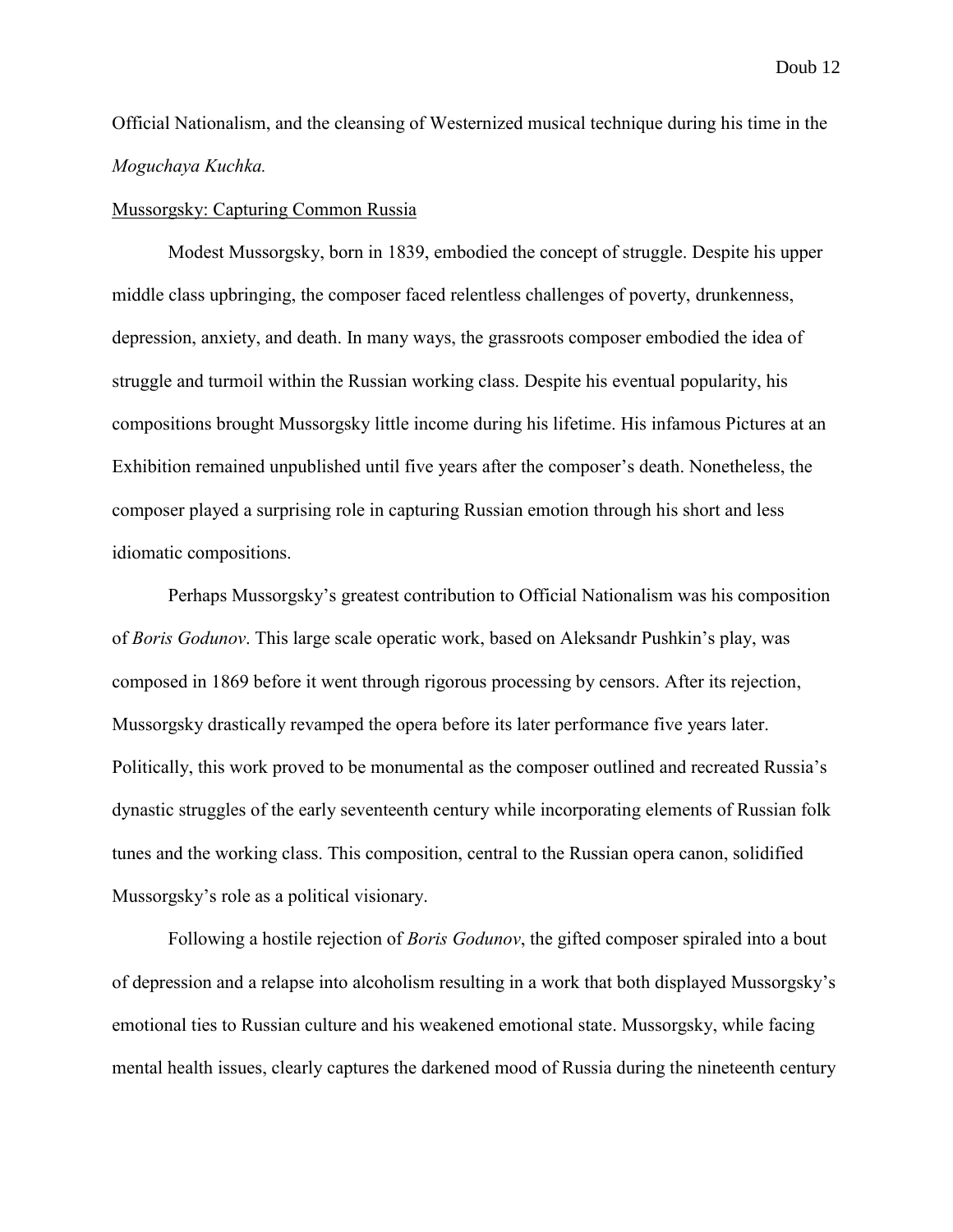in his lesser-known songs of *Sunless*. Broken into six movements, this 1874 composition focuses on a series of emotions, anxieties, and loneliness that the composer faced. The first three movements, titled "Within Four Walls", "You Did Not Know Me in the Crowd", and "The Useless, Noisy Day Has Ended" all capture the composer's tendencies of isolation and distaste for human interaction while facing a bout of depression. While not necessarily characteristic of the entirety of Russia, this downtrodden mindset captures the overall cloud of struggle that the common citizen faced. Drawing on the works of his literary friend Arseny Golenishchev-Kutuzov, Mussorgsky wrote some of his finest melodies for this short set of songs. In essence, *Sunless* captures the complexities of Mussorgsky's mental health battles through a palate of subtle colors, thin texture, and deep feeling.

Continuing on his portrayal of struggle and Russian life, Mussorgsky's *Pictures at an Exhibition*, effectively captured the folk genre within a unique series of piano compositions. Composed in 1874 and later orchestrated by Maurice Ravel in 1922, Mussorgsky's best friend Victor Hartmann, an architect by trade and a talented and prolific painter, passed away unexpectedly resulting once again in a bout of depression, guilt, and anxiety for the struggling composer. The following year, an exhibition, organized in honor of the artist, inspired Mussorgsky's gallery walk composition as he commemorated his lost friend and sought to portray Russian life in a collection of piano works. The opening and stately *Promenade* announces the collection of works, utilizes key Russian intervals including open fifths, and sets the scene of the composer's leisurely stroll from picture to picture. A prime example of this folk influence can be seen in his piece *Gnomus* from the collection in which Mussorgsky portrays a crooked, malevolent gnome which appeared regularly in Russian folklore. The entirety of the set both pays homage to the composers deceased friend and centers on elements of Russian life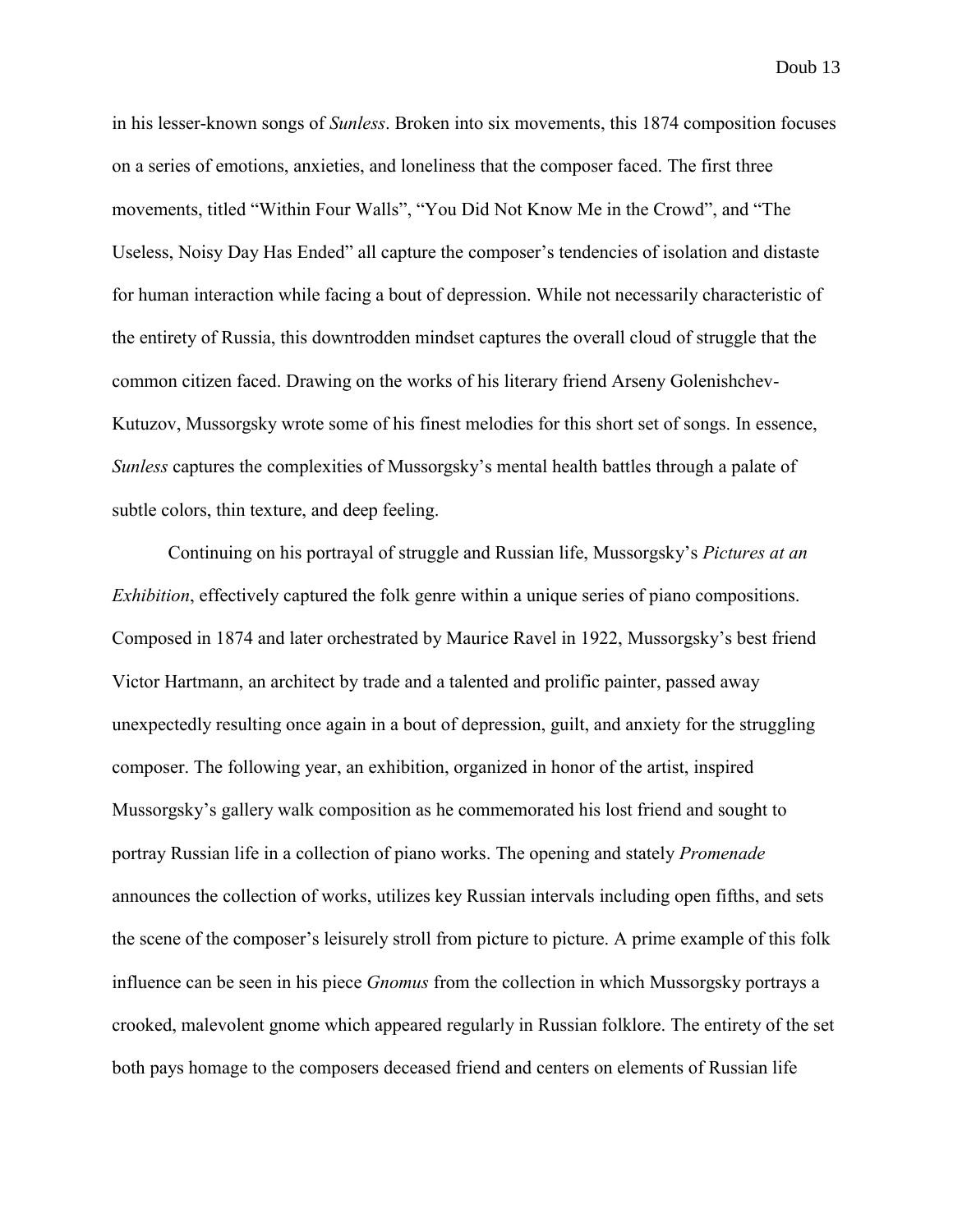including The Great Gate of Kiev, Jewish culture, and characters of Russian tales. While slightly less direct than Cui's writings or Balakirev's educational and compositional impacts, Mussorgsky most successfully embodied Russian culture in his compositions and thus earned him a place in the *Moguchaya Kuchka* and subsequently in Russian history.

Official Nationalism emerged within Russia as the nation progressed rapidly and faced Westernization and industrialization. By briefly looking into the works of *Moguchaya Kuchka*  members Miliy Balakirev, César Cui, and Modest Mussorgsky, one can effectively capture their contributions to nationalism within Russia. Balakirev's impact on his Russian contemporaries, his educational contributions, and his incorporation of the folk idiom all directly resulted in a pure school of Russian music and thinking. Cui's service as a critic, writer, and cultural activist led the prevention of Westernization among certain Russian composers. Lastly, Mussorgsky, a commoner, captured the life and culture of Russia in his compositions as he wrote in the folk idiom and retold of past struggles within the nation. Through studying the works of these three mighty composers, one can effectively garner insight into Russian culture and development.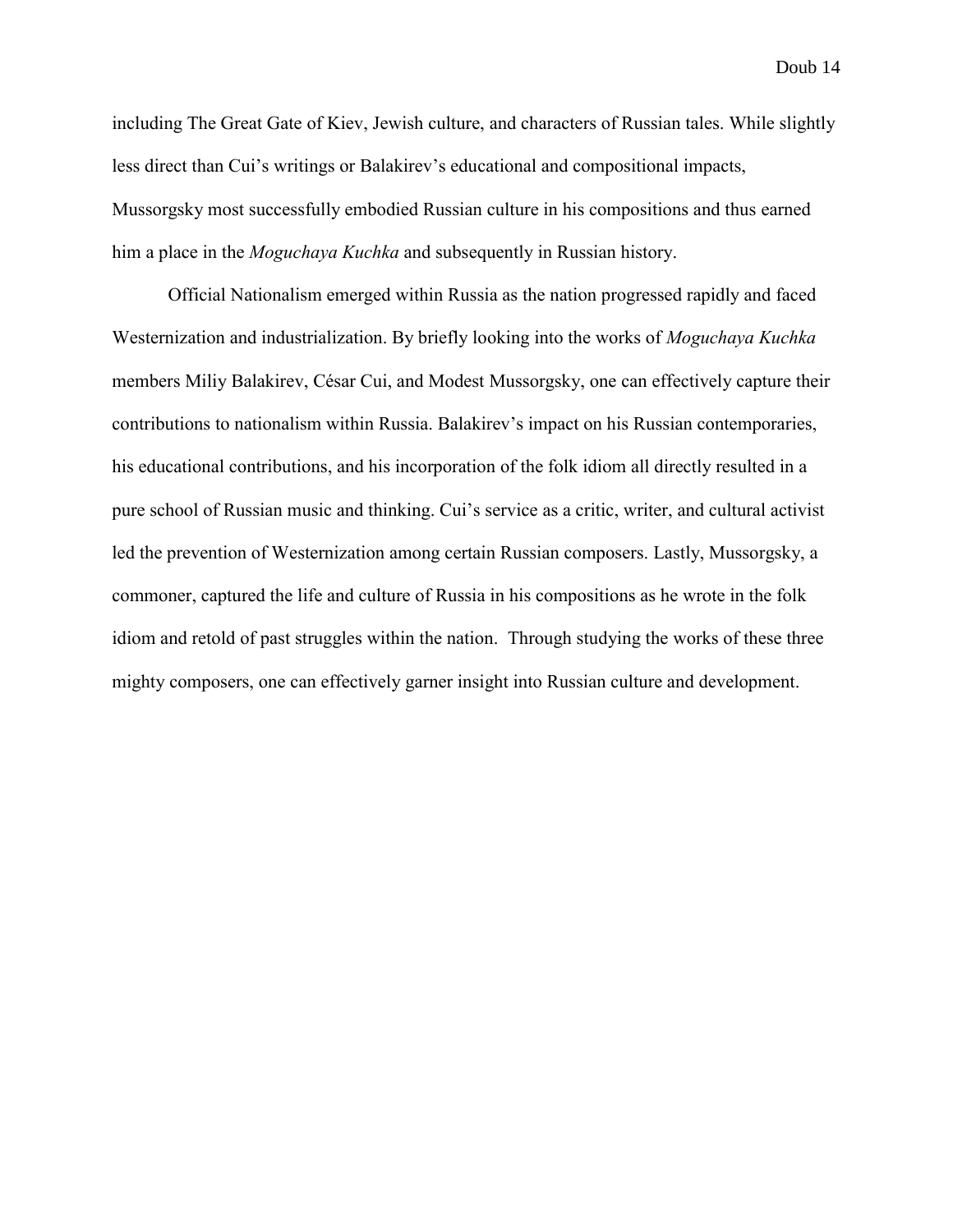## Bibliography

Abraham, Gerald. *Rimsky-Korsakov: A Short Biography*. New York. AMS Press, 1976.

- Brown, David. "Balakirev, Tchaikovsky and Nationalism." *Music & Letters* 42, no. 3 (1961): 227-41.
- Dahlhaus, Carl. *Nineteenth-Century Music*. Berkeley, CA. University of California Press, 1989.
- Finson, Jon. *Nineteenth-Century Music: The Western Classical Tradition*. Upper Saddle River, NJ: Prentice Hall, 2002.
- Gellner, Ernest. "Nationalism." *Theory and Society* 10, no. 6 (1981): 753-76.
- Giust, Anna. *Russian Music and Nationalism, From Glinka to Stalin*. *Studi Slavistici 8*, (January 2011): 367.
- Khannanov, Ildar. *On National Style and On So-called "Nationalism in Russian Music." Music Scholarship/Problemy Muzykal'noi Nauki* 11, no. 2 (July 2012): 174.
- Lineff, Eugenie. *Peasant Songs of Great Russia*. Second. Moscow, Russia: Municipal Printing Office, 1911.
- Ilić, Dragan. *Alexander P. Borodin (1833-1887) - Great Composer, Army Physician and Distinguished Scientist-Chemist*. *Vojnosanitetski Pregled* 70, no. 2: 233-236. 2013.
- Morrison, Simon Alexander. *Russian Opera and the Symbolist Movement*. Berkeley: University of California Press, 2002.
- Nelson, John. *The Significance of Rimsky-Korsakov in the Development of a Russian National Identity*. Helsinki: Department of Philosophy, History, Culture and Art Studies, Faculty of Arts, University of Helsinki, 2013.
- Orga, Ates "César Cui: 25 Preludes for Piano, Op. 64." *Naxos About this Recording.*
- "Rimsky-Korsakov: Last of the Great Traditional Composers of Russia." *The Lotus Magazine* 9, no. 3 (1917): 136-38. http://www.jstor.org/stable/20543979.
- Seaman, Gerald. "Russian Folksong in the Eighteenth Century." *Music & Letters* 40, no. 3 (1959): 253-60.
- Sinyavsky, Andrey, and Dale E. Peterson. "Russian Nationalism." *The Massachusetts Review* 31, no. 4 (1990): 475-94. http://www.jstor.org/stable/25090205.
- Sumner, Benedict Humphrey. *Peter the Great and the Emergence of Russia*. English University Press Ltd, London, 1950.